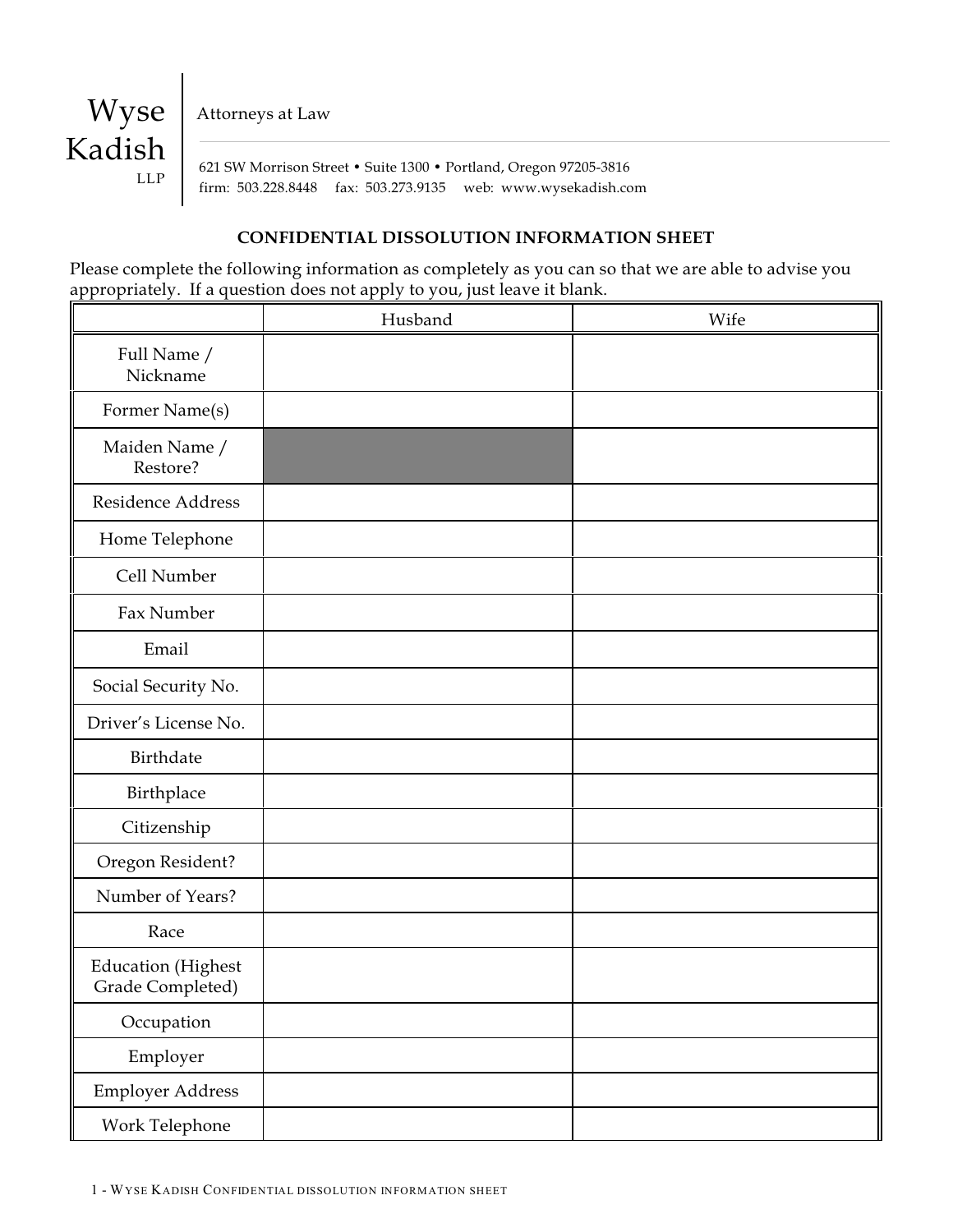| Gross Monthly<br>Income   |  |
|---------------------------|--|
| <b>Military Service?</b>  |  |
| If Yes, Branch /<br>Rank? |  |

## **This Marriage**

**DATE** and **PLACE** of Marriage (city, county, state):

Are you currently separated?

If yes, date last resided in the same household (day, month, year):

Do you and your spouse have a prenuptial or other formal property agreement?

No. of this Marriage?

| <b>Former Marriages</b>  |         |      |  |
|--------------------------|---------|------|--|
|                          | Husband | Wife |  |
| Former Spouse's<br>Name  |         |      |  |
| Date of Marriage         |         |      |  |
| How Marriage<br>Ended?   |         |      |  |
| Date of<br>Divorce/Death |         |      |  |
| Spousal Support<br>Paid? |         |      |  |
| How Much?                |         |      |  |

| Children of This Marriage (including Adopted Children) |                      |  |
|--------------------------------------------------------|----------------------|--|
| Name:                                                  | Nickname:            |  |
| DOB:                                                   | Social Security No.: |  |
| Residence Address Last 5 Years:                        |                      |  |
| Person Resided With:                                   |                      |  |
| Name:                                                  | Nickname:            |  |
| DOB:                                                   | Social Security No.: |  |
| Residence Address Last 5 Years:                        |                      |  |
| Person Resided With:                                   |                      |  |

2 - WYSE KADISH CONFIDENTIAL DISSOLUTION INFORMATION SHEET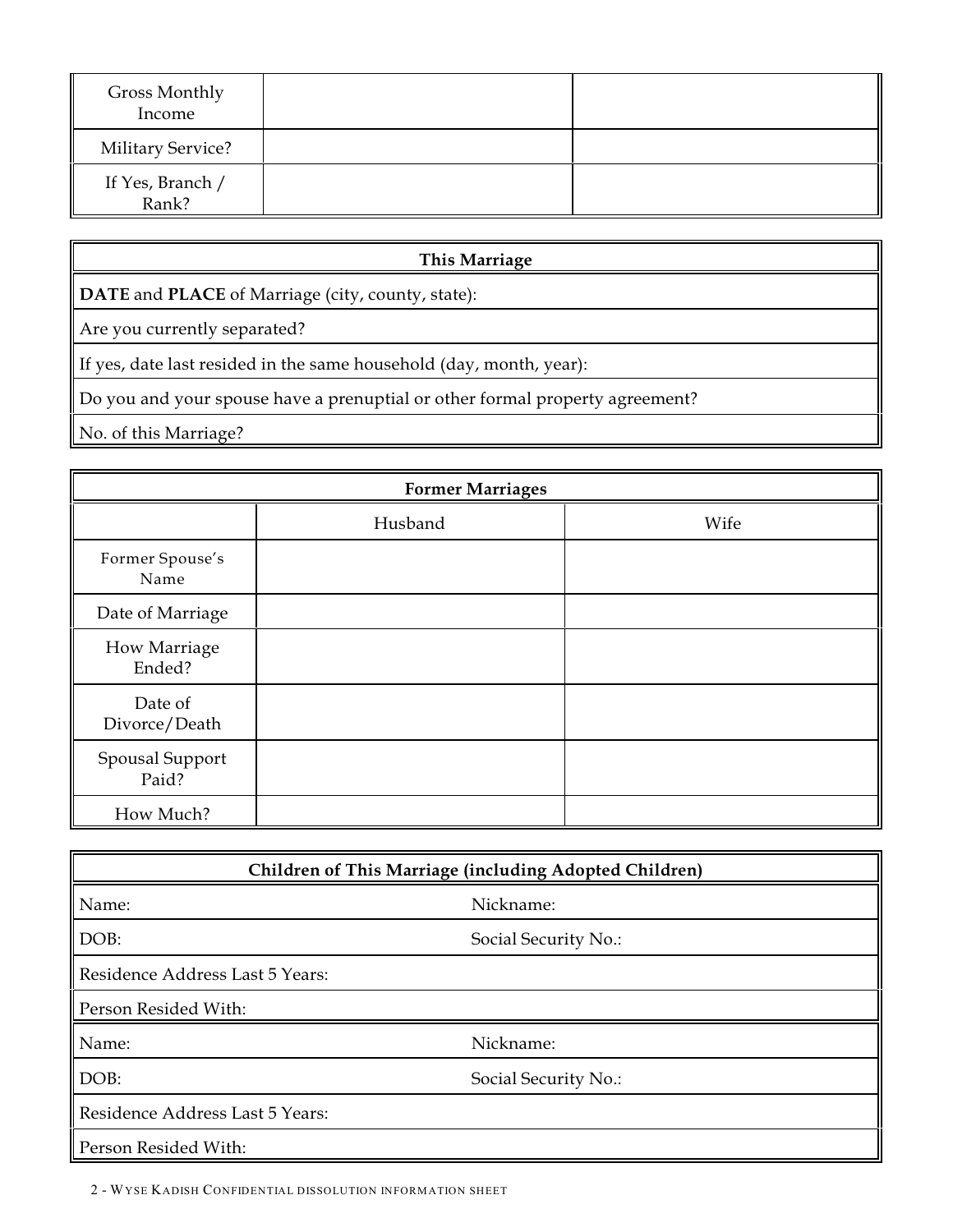| Name:                                                                           |           | Nickname:            |               |  |
|---------------------------------------------------------------------------------|-----------|----------------------|---------------|--|
|                                                                                 |           |                      |               |  |
| DOB:                                                                            |           | Social Security No.: |               |  |
| Residence Address Last 5 Years:                                                 |           |                      |               |  |
| Person Resided With:                                                            |           |                      |               |  |
| Legal Custody to:                                                               | Mother    | Father               | Both          |  |
| Physical Custody to:                                                            | Mother    | Father               | Both          |  |
| Monthly Support:                                                                | Child     | Spouse               |               |  |
| To be paid by:                                                                  |           |                      |               |  |
| Are there any other pending proceedings regarding child custody and/or support? |           |                      |               |  |
| If so, where? Court:                                                            | Case No.: |                      | County/State: |  |
| Health Insurance Coverage:                                                      |           |                      |               |  |
| Unreimbursed/Uninsured Expenses paid by:                                        |           |                      |               |  |
| Life Insurance Coverage:                                                        |           |                      |               |  |

| <b>NON-JOINT CHILDREN</b>   |     |                      |             |  |  |
|-----------------------------|-----|----------------------|-------------|--|--|
| Name                        | Age | Person Resides with: |             |  |  |
|                             |     |                      |             |  |  |
|                             |     |                      |             |  |  |
|                             |     |                      |             |  |  |
|                             |     |                      |             |  |  |
|                             |     | <b>HUSBAND</b>       | <b>WIFE</b> |  |  |
| Custody/Parenting Time:     |     |                      |             |  |  |
| Monthly Child Support Paid? |     |                      |             |  |  |
| How Much?                   |     |                      |             |  |  |

# **DISTRIBUTION OF PROPERTY**

## **REAL PROPERTY**

1. Residence: Legal description from deed, contract or mortgage:

Awarded to: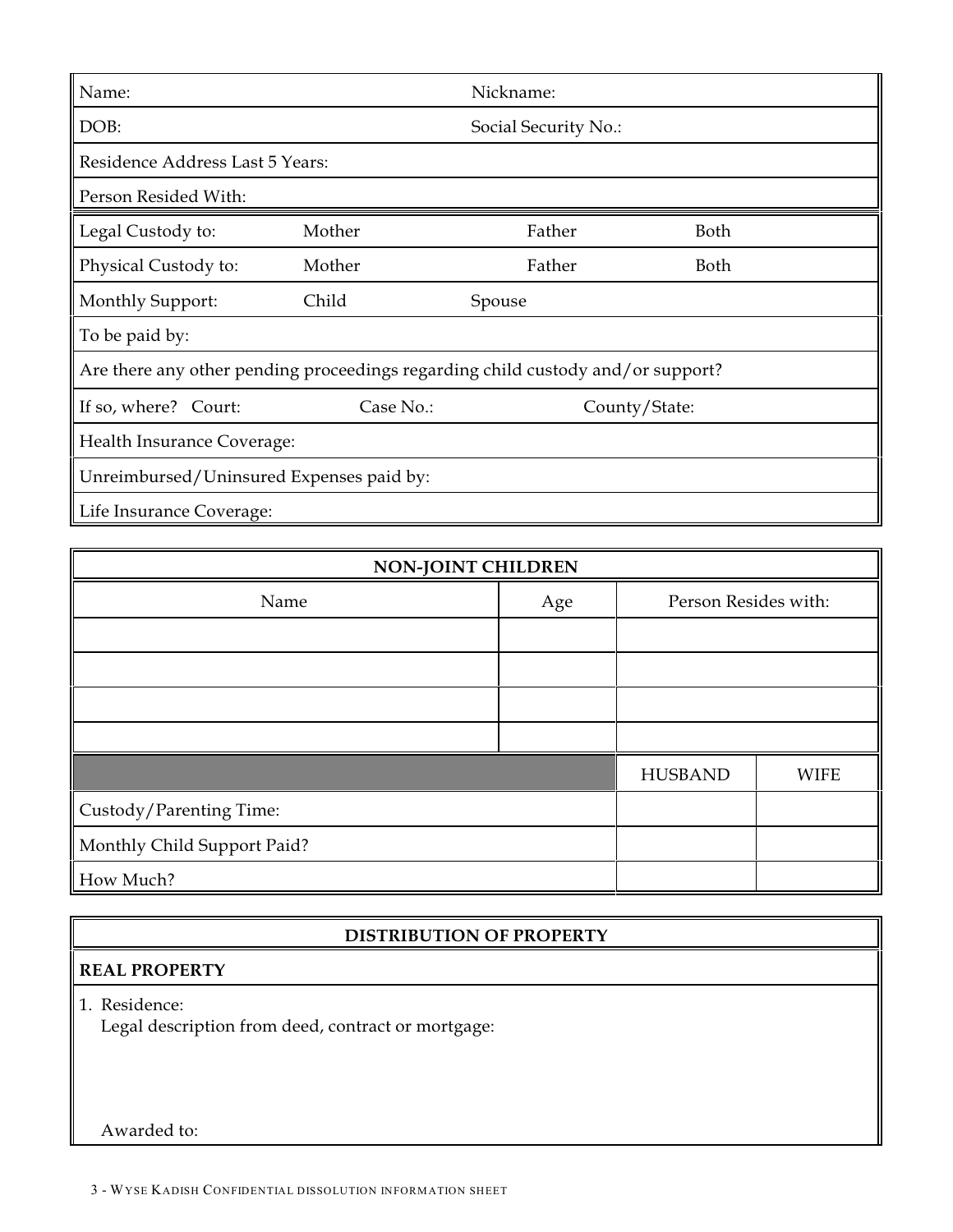2. Other Real Property: Legal description from deed, contract or mortgage:

Awarded to:

*NOTE: If you are awarded a judgment for child and/or spousal support, you may file a lien on the real property awarded to the person obligated to pay that support.*

**Do you want to file a lien certificate with the Court?**

## **PERSONAL PROPERTY**

Include bank and investment accounts with account numbers, business assets, household furniture and furnishings, jewelry, personal effects, tools, pets, etc.

Award to Husband:

Award to Wife:

| <b>VEHICLES</b> |             |                  |
|-----------------|-------------|------------------|
| <b>MAKE</b>     | <b>YEAR</b> | <b>AWARD TO:</b> |
|                 |             |                  |
|                 |             |                  |
|                 |             |                  |

| <b>RETIREMENT / BENEFIT PLANS</b><br>IRA, Pension, Profit-Sharing, 401(k), Deferred Compensation, etc. |  |  |  |
|--------------------------------------------------------------------------------------------------------|--|--|--|
| Wife<br>Husband                                                                                        |  |  |  |
| Plan Type (IRA, Pension, etc,)                                                                         |  |  |  |
| Designated Beneficiary                                                                                 |  |  |  |
| Plan Value                                                                                             |  |  |  |
| Loans Against Plan                                                                                     |  |  |  |

4 - WYSE KADISH CONFIDENTIAL DISSOLUTION INFORMATION SHEET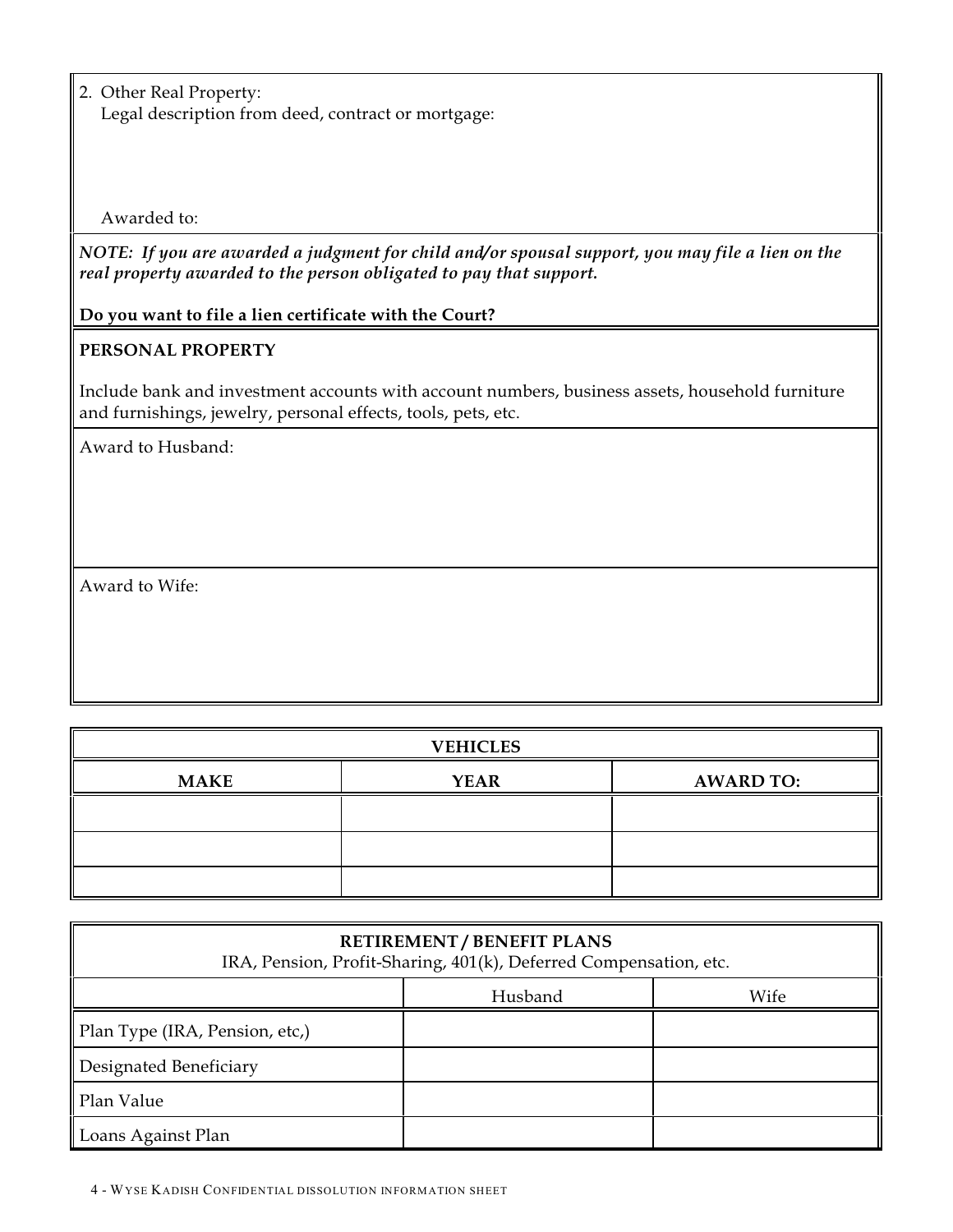| Plan Type (IRA, Pension, etc,) |  |
|--------------------------------|--|
| Designated Beneficiary         |  |
| Plan Value                     |  |
| Loans Against Plan             |  |
| Plan Type (IRA, Pension, etc,) |  |
| Designated Beneficiary         |  |
| Plan Value                     |  |
| Loans Against Plan             |  |
| Plan Type (IRA, Pension, etc,) |  |
| Designated Beneficiary         |  |
| Plan Value                     |  |
| Loans Against Plan             |  |

| <b>DEBTS OWED</b>                         |                    |                               |                   |             |
|-------------------------------------------|--------------------|-------------------------------|-------------------|-------------|
| Name of Creditor                          | <b>Balance Due</b> | <b>Monthly</b><br><b>Pymt</b> | Husban<br>$d$ Pay | Wife<br>Pay |
|                                           |                    |                               |                   |             |
|                                           |                    |                               |                   |             |
|                                           |                    |                               |                   |             |
|                                           |                    |                               |                   |             |
|                                           |                    |                               |                   |             |
|                                           |                    |                               |                   |             |
| <b>ATTORNEY FEES/COSTS TO BE PAID BY:</b> |                    |                               |                   |             |

| PROPERTY INFORMATION                                                                                                                             |                                        |                 |      |               |
|--------------------------------------------------------------------------------------------------------------------------------------------------|----------------------------------------|-----------------|------|---------------|
| Asset                                                                                                                                            | Whose Name<br>(Husband/Wife/Joi<br>nt) | Market<br>Value | Debt | Net<br>Equity |
| Real Estate - Address, city and state:<br>(Place a $\boldsymbol{\nu}$ next to any property on which you<br>have mortgage cancellation insurance) |                                        |                 |      |               |
|                                                                                                                                                  |                                        |                 |      |               |
|                                                                                                                                                  |                                        |                 |      |               |
|                                                                                                                                                  |                                        |                 |      |               |

5 - WYSE KADISH CONFIDENTIAL DISSOLUTION INFORMATION SHEET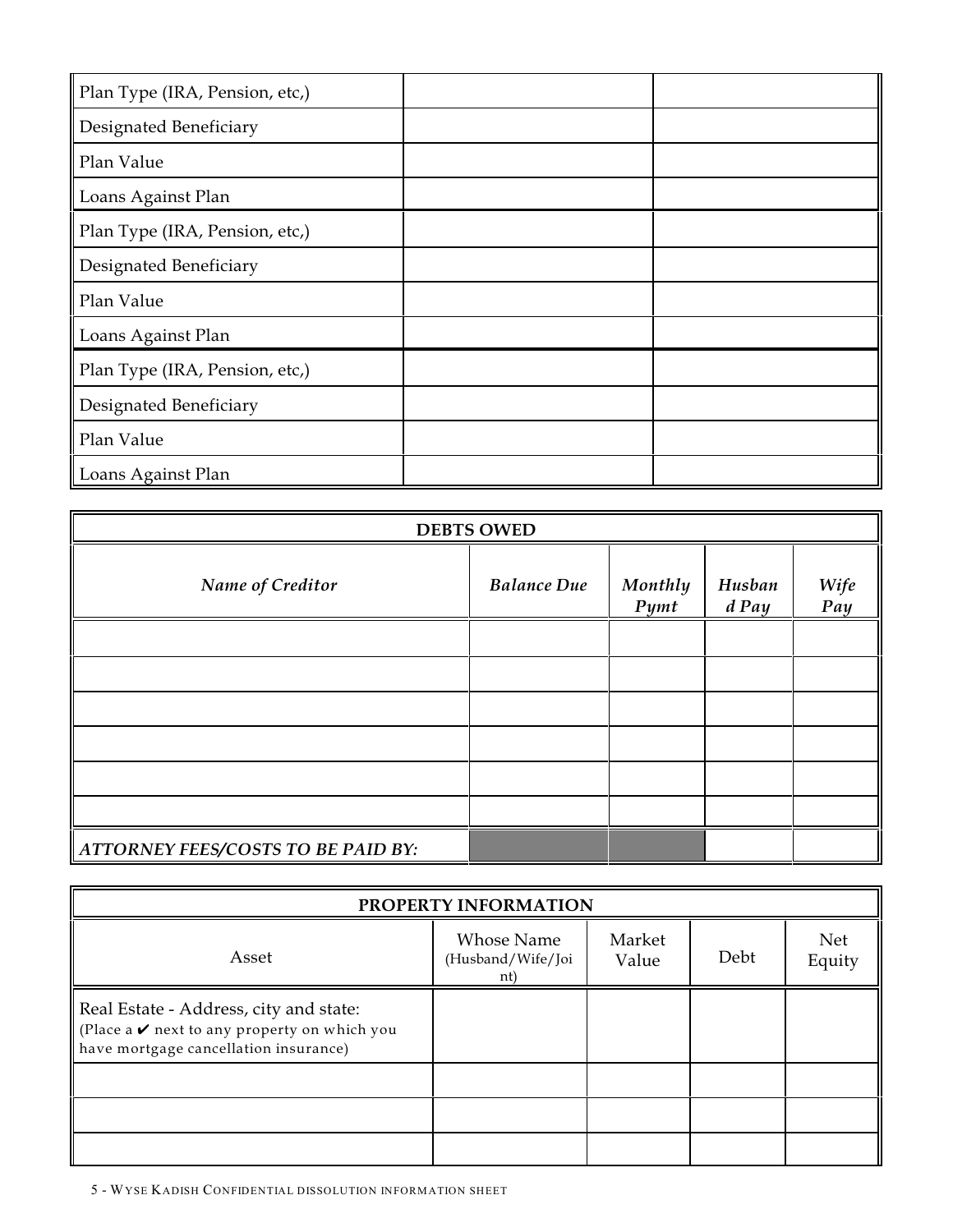| PROPERTY INFORMATION                                           |                                        |                 |      |               |
|----------------------------------------------------------------|----------------------------------------|-----------------|------|---------------|
| Asset                                                          | Whose Name<br>(Husband/Wife/Joi<br>nt) | Market<br>Value | Debt | Net<br>Equity |
|                                                                |                                        |                 |      |               |
| Bank Accounts - Bank and account type:                         |                                        |                 |      |               |
|                                                                |                                        |                 |      |               |
|                                                                |                                        |                 |      |               |
|                                                                |                                        |                 |      |               |
|                                                                |                                        |                 |      |               |
|                                                                |                                        |                 |      |               |
| <b>Business Interests:</b>                                     |                                        |                 |      |               |
|                                                                |                                        |                 |      |               |
|                                                                |                                        |                 |      |               |
|                                                                |                                        |                 |      |               |
|                                                                |                                        |                 |      |               |
| Stocks, Bonds, Mutual Funds:                                   |                                        |                 |      |               |
|                                                                |                                        |                 |      |               |
|                                                                |                                        |                 |      |               |
|                                                                |                                        |                 |      |               |
|                                                                |                                        |                 |      |               |
|                                                                |                                        |                 |      |               |
| Notes, Mortgages, Trust deeds, Contracts,<br>etc., owed to you |                                        |                 |      |               |
|                                                                |                                        |                 |      |               |
|                                                                |                                        |                 |      |               |
|                                                                |                                        |                 |      |               |
| Personal Property - Furnishings, Autos, etc.                   |                                        |                 |      |               |
|                                                                |                                        |                 |      |               |
|                                                                |                                        |                 |      |               |
|                                                                |                                        |                 |      |               |
| TOTALS:                                                        |                                        |                 |      |               |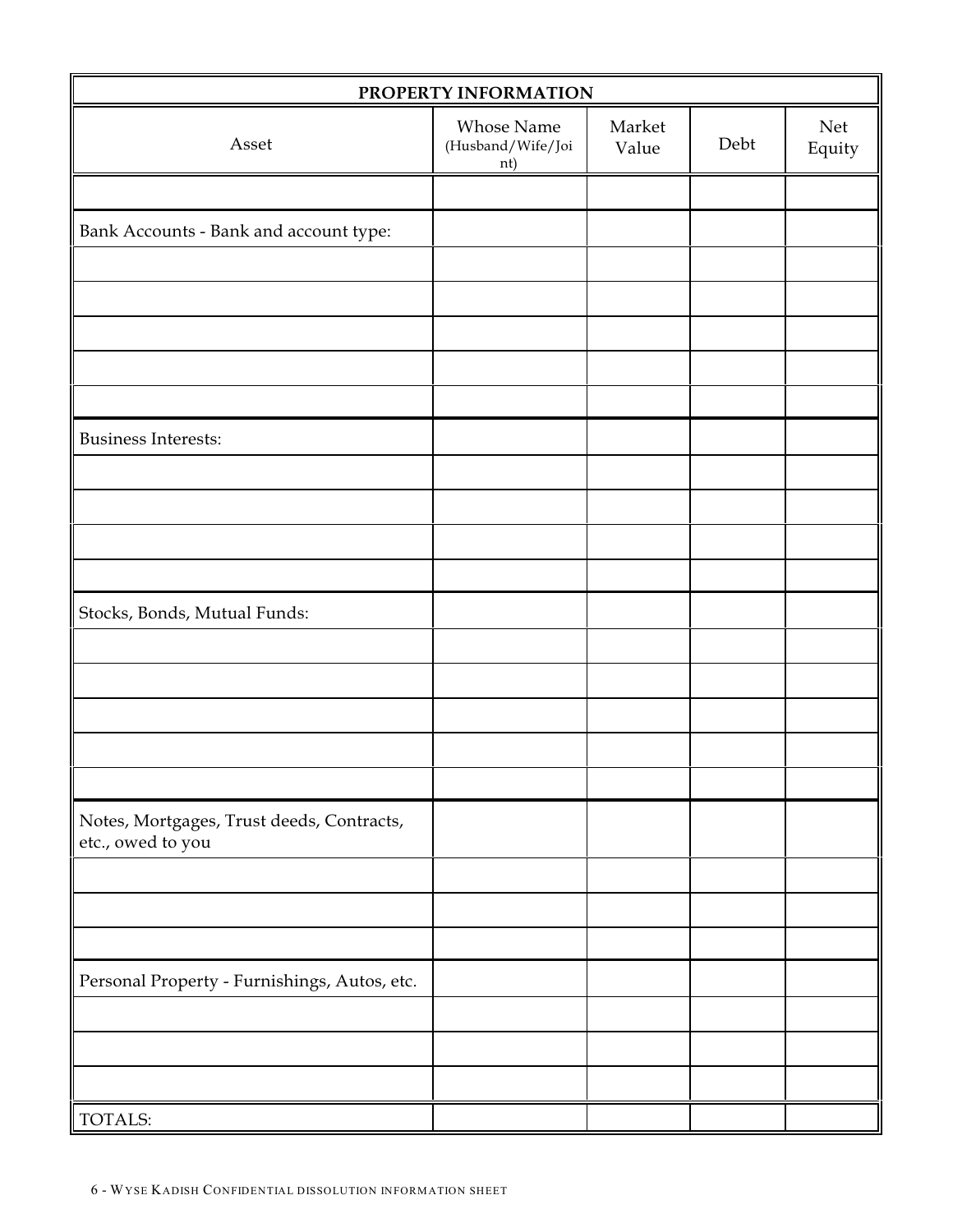| Do either you or your spouse own real or personal property jointly with<br>anyone besides each other? | $\square$ Yes      | $\Box$ No                                    |               |           |
|-------------------------------------------------------------------------------------------------------|--------------------|----------------------------------------------|---------------|-----------|
| Property:<br>Property:<br>Property:                                                                   |                    | Joint Owner:<br>Joint Owner:<br>Joint Owner: |               |           |
| Do you have a safe deposit box?                                                                       |                    |                                              | $\square$ Yes | $\Box$ No |
| Bank:<br>Bank:                                                                                        | Branch:<br>Branch: | Joint Owner:<br>Joint Owner:                 |               |           |

| <b>LIFE INSURANCE</b>         |         |      |  |  |  |
|-------------------------------|---------|------|--|--|--|
|                               | Husband | Wife |  |  |  |
| Life Insurance Company        |         |      |  |  |  |
| Policy Owner                  |         |      |  |  |  |
| Designated Beneficiary        |         |      |  |  |  |
| Alternate Beneficiary         |         |      |  |  |  |
| Face Value (Policy Amount)    |         |      |  |  |  |
| <b>Accumulated Cash Value</b> |         |      |  |  |  |
| Loans Against Policy          |         |      |  |  |  |

| <b>Your Advisors</b>     |      |         |           |  |  |
|--------------------------|------|---------|-----------|--|--|
|                          | Name | Address | Telephone |  |  |
| Attorney                 |      |         |           |  |  |
| Accountant               |      |         |           |  |  |
| <b>Financial Advisor</b> |      |         |           |  |  |
| Personal Banker          |      |         |           |  |  |
| Life Insurance Agent     |      |         |           |  |  |
| Stockbroker              |      |         |           |  |  |
| Referred to our firm by  |      |         |           |  |  |

**Please use this space or the back of this page to provide additional information about any question:**